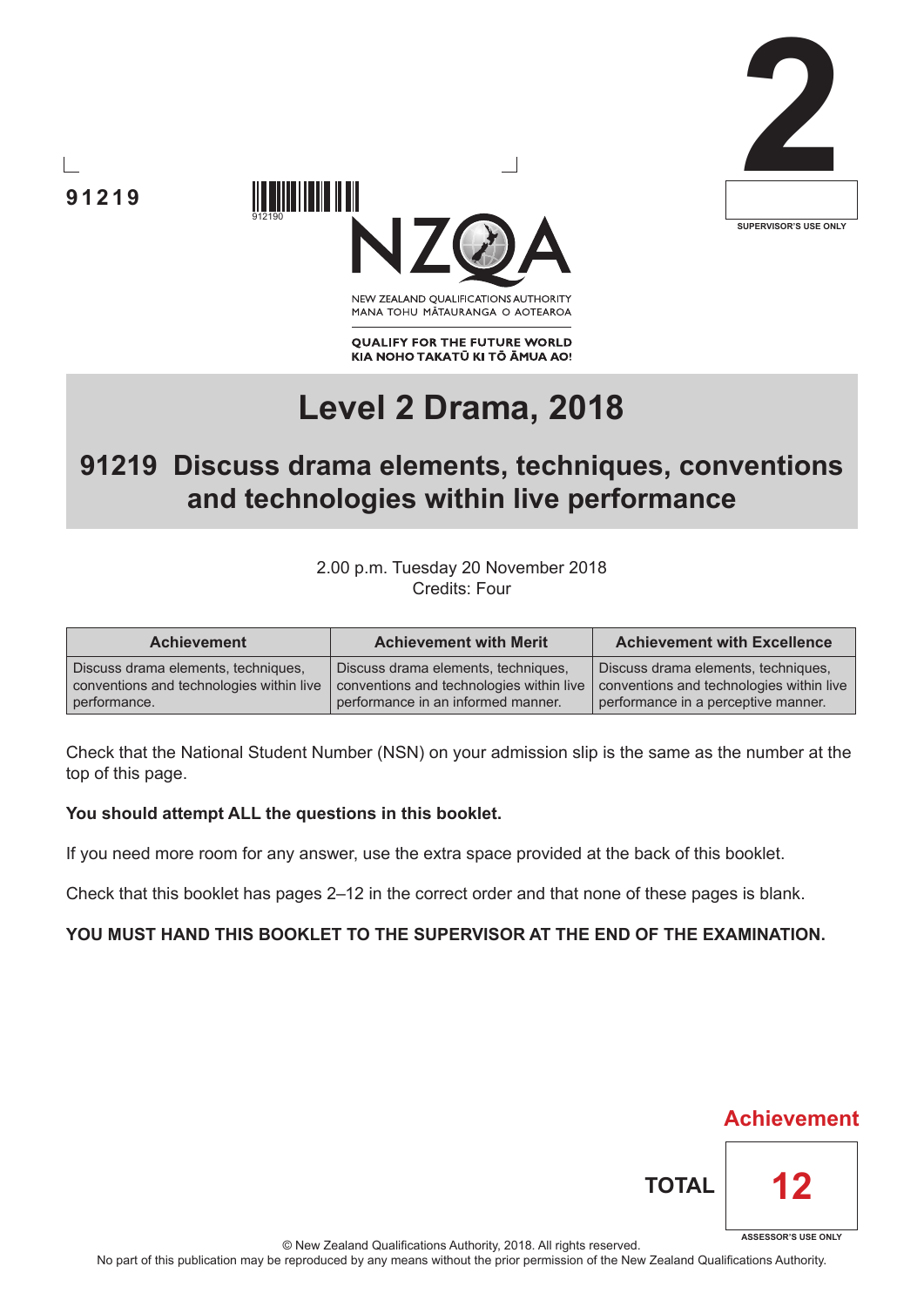In this paper you need to refer to at least TWO live performances that you have seen or participated in this year:

**ASSESSOR'S USE ONLY** 

- Question One is about a drama (either devised or scripted) in which you performed.
- Question Two is about a live theatre performance that you have seen OR performed in.
- Question Three is about a live theatre performance that you have seen.

You may find this list of terms useful.

- Elements refer to role, time, place, situation, action, tension, mood, contrast, focus, and  $\ddot{\phi}$ symbol.
- Conventions refer to ways of working in drama or theatre that explore meaning, deepen  $\epsilon$ understanding, or are established practices, for example freeze frame or spoken thoughts.
- Techniques refer to use of voice, body, movement, and space.
- Technologies refer to sound, lighting, set, costume, properties, stage design, special effects, and make-up.

# QUESTION ONE: DRAMA TECHNIQUES

To answer this question, refer to a drama (either devised or scripted) you performed in this year .

Title: After snocks Character that you will discuss:

(a) What was a moment of tension that the character was involved in? In your description, include details of the situation and action.

During the performance of Aftershocks, A momen of tension that Jenny was muotued in Mas after the earthquake had struck. The Workers Club that She and the rest of the cast worked in had collapsed leaving Jering trapped undervierth. Slabs of concrete, Pallen Prom the roof. An old Priench of  $J$ <sup>8</sup>  $m \wedge S$  ind also horized at the club *t)*  \ \ *r :\_)* ,; **~f··1**   $\alpha$  fore  $\alpha$  by  $\alpha$ 

Drama 91219, 2018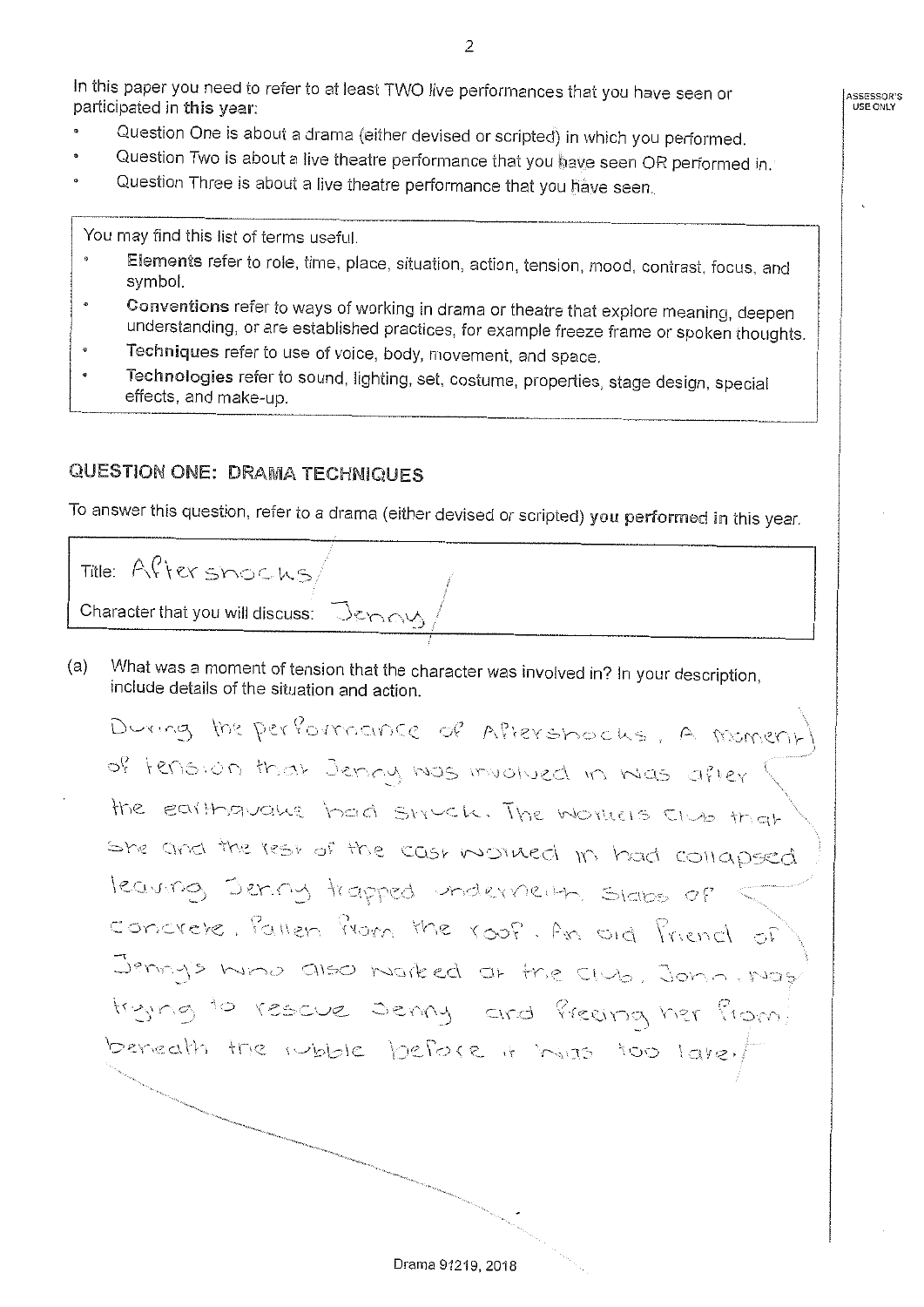(b) How were drama techniques used to show the character's emotional reaction(s) in this moment? In your explanation, give specific details from the performance to support your answer.

Drama Techniques such as voice, body, and movement were used to snow the characters emotional reaction during they mornent, while being trapped, particed Jenny  $\sim$   $\sim$   $\sim$   $\sim$ Was used to show this partic by using short and sharp breaths, speaking in a very quick pare and using payses often to show **:=."=>n(~** \ S \"' \*·J"i\* n(:?) -/ \c> say. Body was used by iging on the ground with no gestures and very stiff posture to allow the audience to see the strees she is under as well as the rubble as she tries to. neep calm in this life threatening sinction. Movement showed the characters emotional reaction by the Lack of it. During this monnent Jenney lay very still in the middle the rubble in her own space. The only movement shown  $\alpha$  this moment was a  $\epsilon$ \, \ *(* \ CJ c:i\,A,, ~<) ,,..,.., ,~, - '\ ' C.\·S Spoke to her,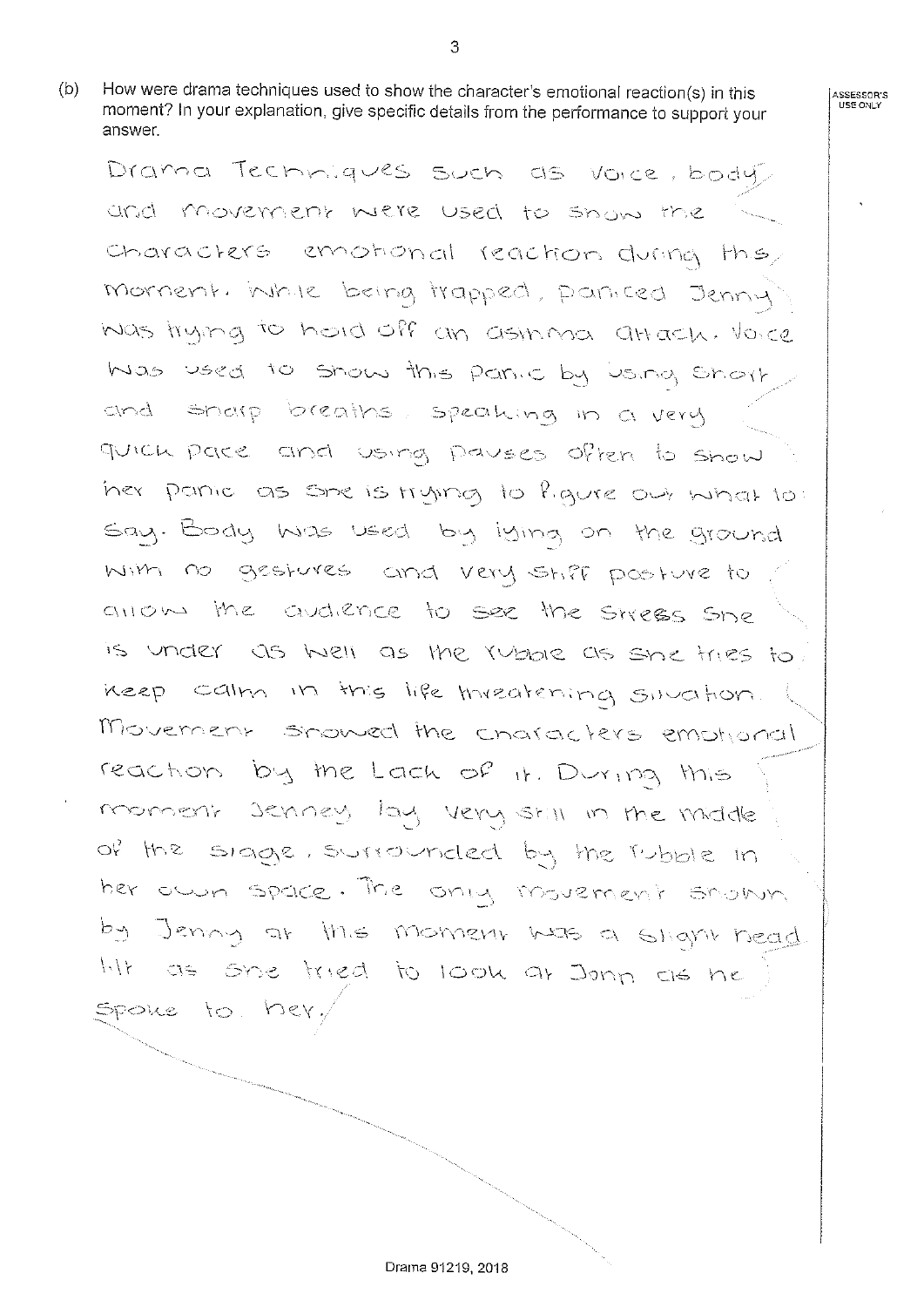(c) What did the characier's emotional reaction show about the impact of tension on people and their lives?

In your discussion, you could consider one or more of the following:

- The impact the tension had on the character's situation.
- The impact the tension had on the resi of the drama.
- What was revealed about human nature.

Jenny's emotional reaction snowed the avaience how the tension of being trapped underneith large stabs of concrete in a crumbling building. Will Create Stress and upset leaving the victum traumatised for the rest of her life. This moment of tension impacted the rest of the ctrownd by leaving Jennys  $relt$  of a person, no longer being the young Cneerful girl she hids milh -· er . Now for the rest of the performance she was more timed and. *Prightened. This revealed the may peoples* lives can be altered after an event like this.  $\dagger$ livman nature causes us to Put up a barrier. to keep ourselves safe. This relates to the. hunder mond by thinking about the fife lives. that have been changed in the south Island after the amount of unforgettable) earmananes they have experienced, leaving them with a whole new life!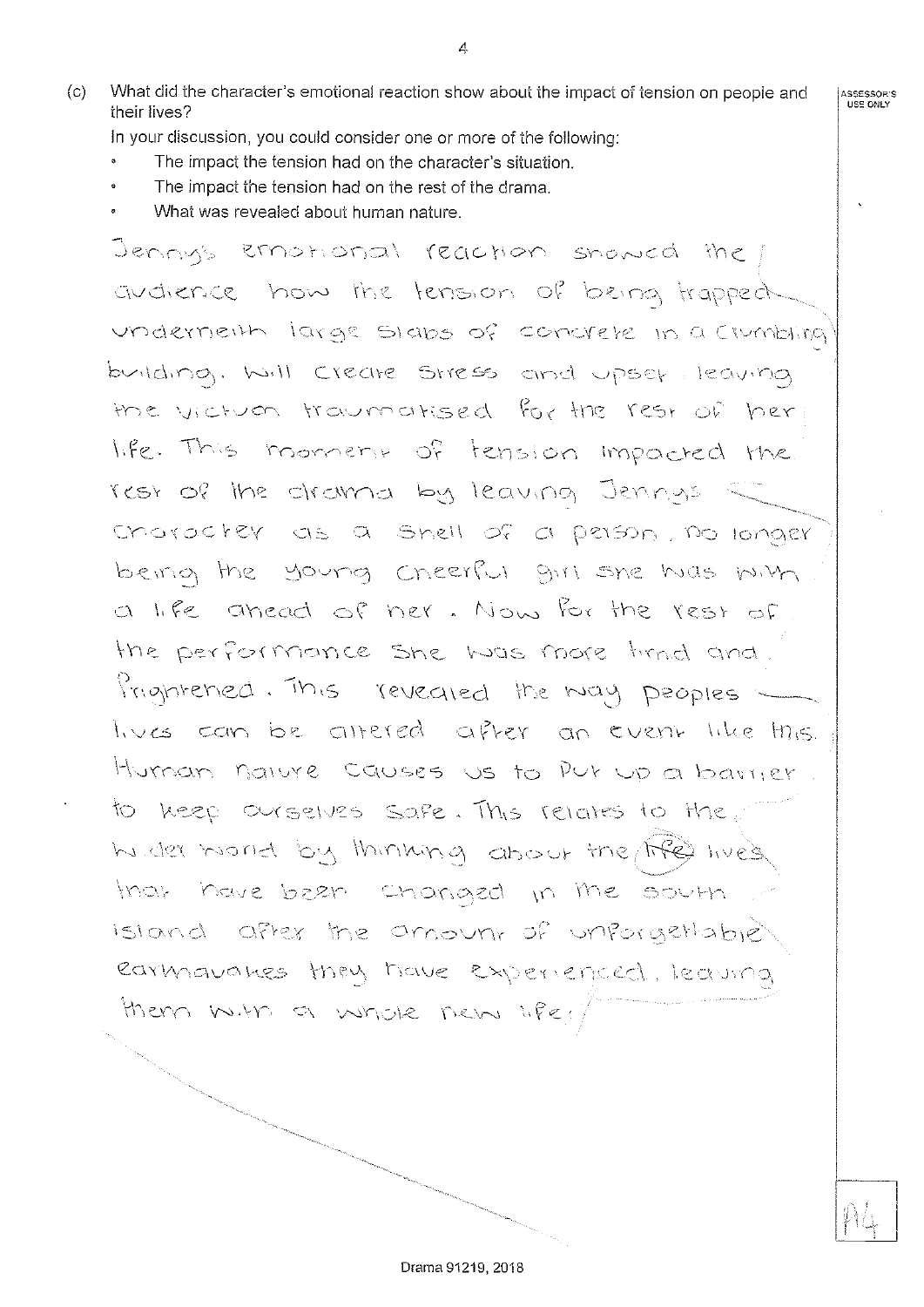## QUESTION TWO: SYMBOLIC MEANING

To answer this question, refer to a live theatre performance you have seen, OR performed in, this year.

Title of the performance:  $\mathcal{A} \cup \mathcal{A} \subseteq \mathcal{A}$ 

Select  $(\mathscr{V})$  ONE of the following components that was used to reveal greater meaning to the audience:



f **Symbol Example 3** Significant prop **D** Important sound or song

**ASSESSOR'S USE ONLY** 

(a) Describe a symbol, significant prop OR important sound or song in the performance. You could provide a physical description and details of how it appeared, and/ or describe how it was used in the performance.

You may sketch and make annotations in the space below to support your answer.



The symbol of rais was used in this Performance to torrure ministon after the he has been caproved by the movant porce. Minston is sitting in a large, hinter sterile room right in the centre. He has been tied down to the Sear and has no Contrat

> More space for this answer is available on the next page.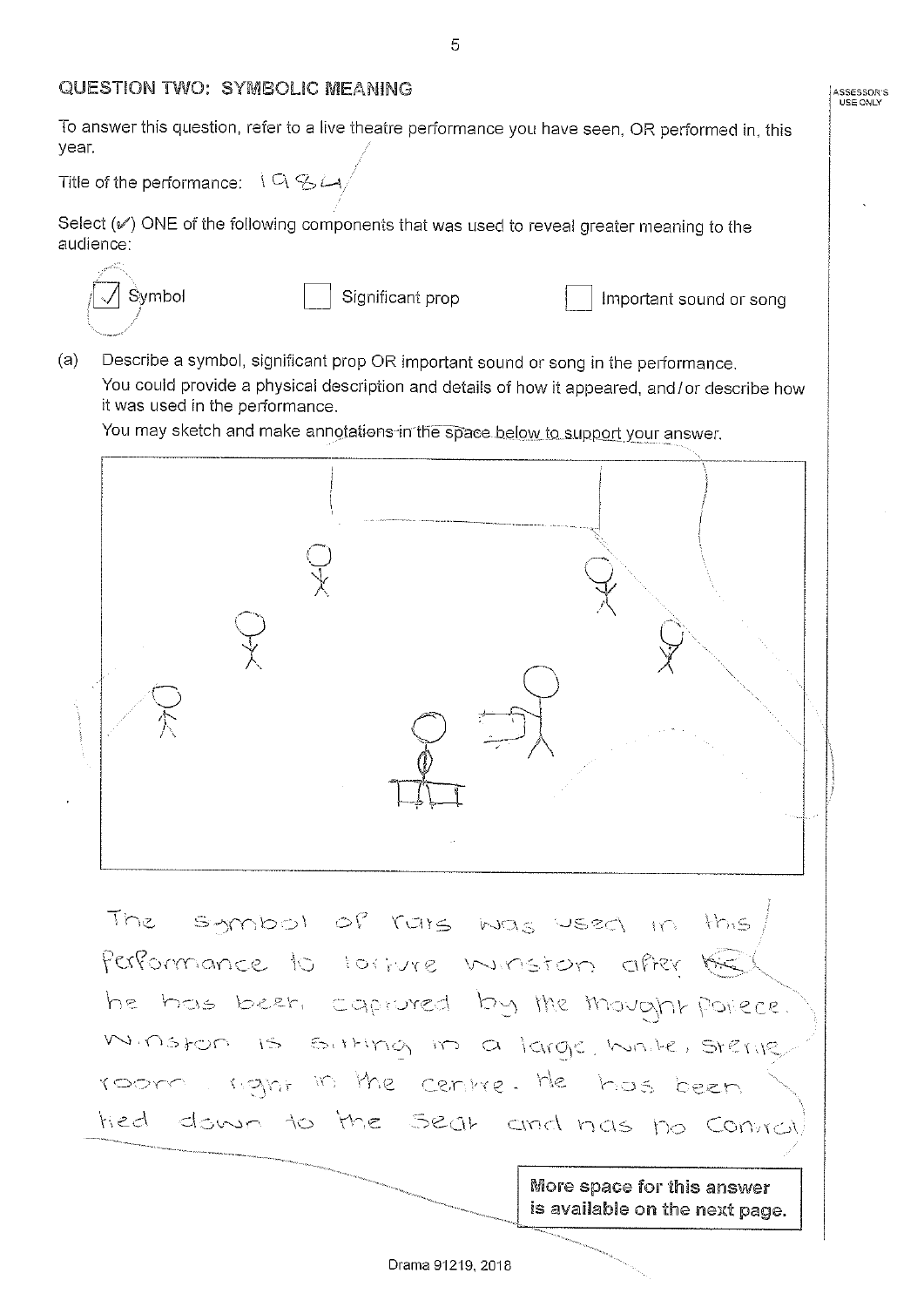At this point in the performance he has already  $\mathbf{b} = \mathbf{c} \cdot \mathbf{c}$ cut off and his teeth ripped from his mourn. (ff) He is them threatend to have his head held in a box (& Pull in the rats. There was Bright white lighting which intensified the rais and caused minston to sineat under the pressure, makerna him and the audience Fell confronted and volerable.

(b) What meaning did the symbol, significant prop OR important sound or song communicate to the audience?

In your discussion, you must consider one or more of the following:

- How it changed or developed throughout the performance.
- Key ideas communicated in the performance.
- How the use of the symbol, significant prop, or important sound or song might challenge members of an audience to reflect on issues in their society.

The rats in the performance of 1984 were used to sympolise ministons breaking  $\cap$ reatest  $\stackrel{\circ}{\text{ker}}$ but they are used to represon minstons giutony. of when he was a child and he took his Sorers partion of enocolate from ner to find hs family to be taken away and never seen again. He has already sone)

6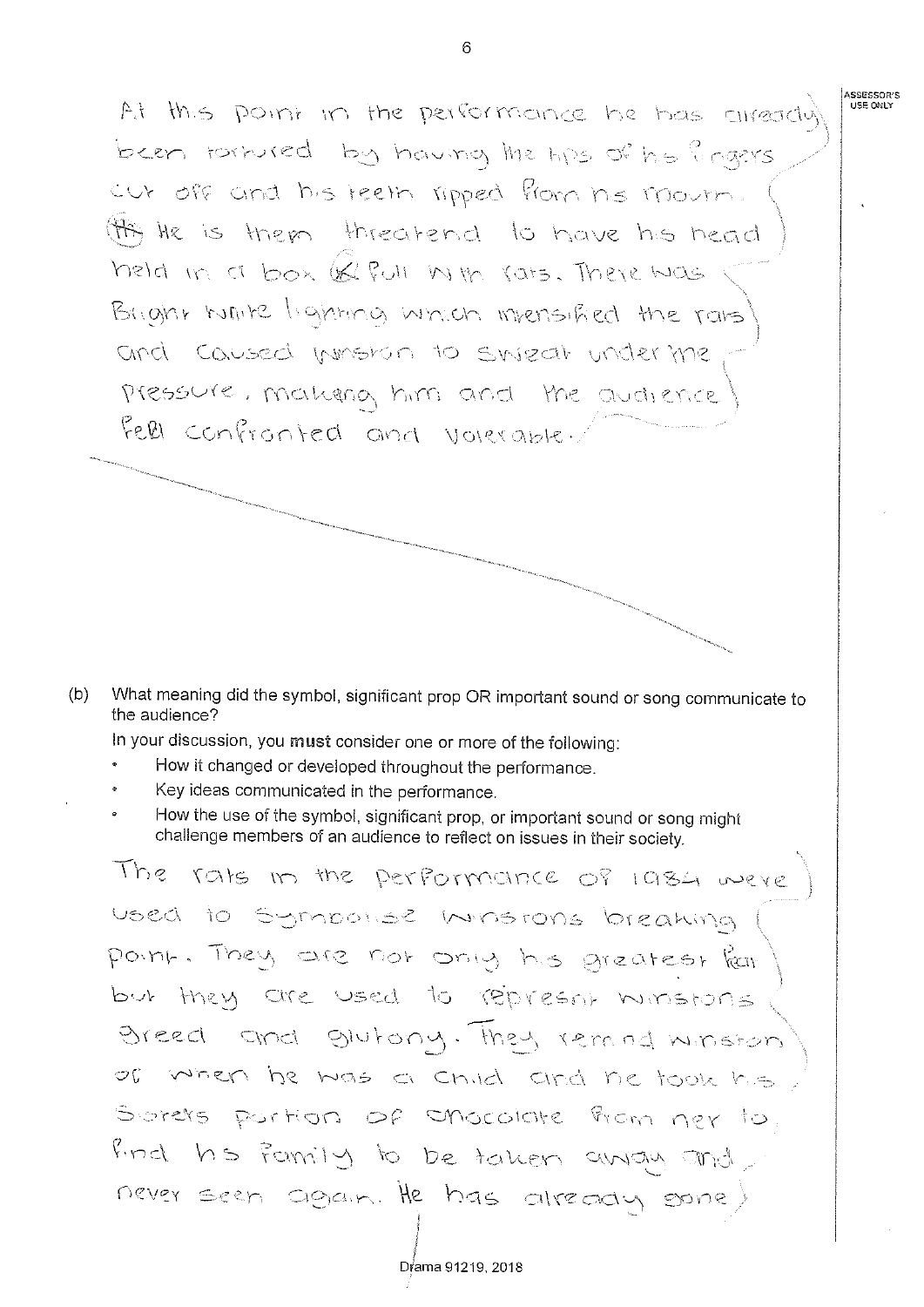through extensive forturing. but mnen  $he$ *J*  The use of the symbol of the rats  $\bigoplus$  challenges the members of the and, ence to reflect on the issue of greed in our society. The people, in our society will never be bappy with what they have and continue to take and take when when not lead to happiness but not infact lead to an unhappy life win no one around to help you. This relates to donald Trump, the fact that he worked Presedancy not to benefit his Country but for his own greed and fame, however leaving him with little love and support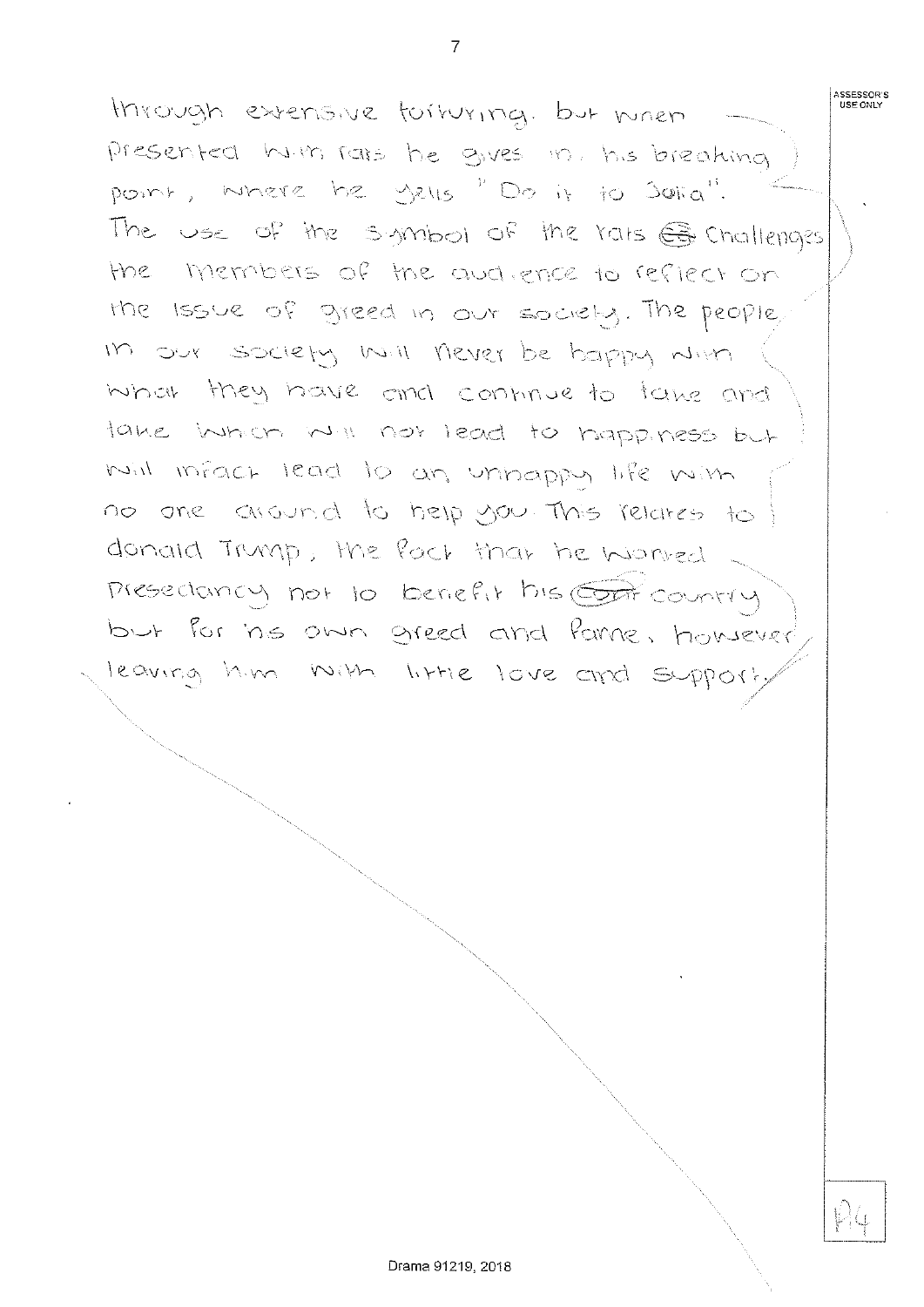#### QUESTION THREE: PERFORMANCE SPACE

To answer this question, refer to a live theatre performance you have seen this year.

Title:  $193$ Playwright/theatre company: AUCWOOd Theatre Company

Identify ONE important moment in the performance during which space was used to reveal greater meaning to the audience.

When the setting changed infront of us/

(a) Describe, in detail, the layout of the performance space in the chosen moment. Give details of the staging, set design, and /or placement of the audience and the performers. You may sketch and make annotations in the box below to support your answer.



In this moment we go from seeing the original  $d$ 011 and dira Sethag, where be looking into a small box to a large **y:;i\** • <::>.\- .··r '.f' \_) '~\ Y·\·<- **r ,J(:)\f r;** *M* \ \. ,, *.J*  weed to represent the plain borma ines of those hind inted of in ocieana. When We inpred cippart infro Drama 91219, 2018

8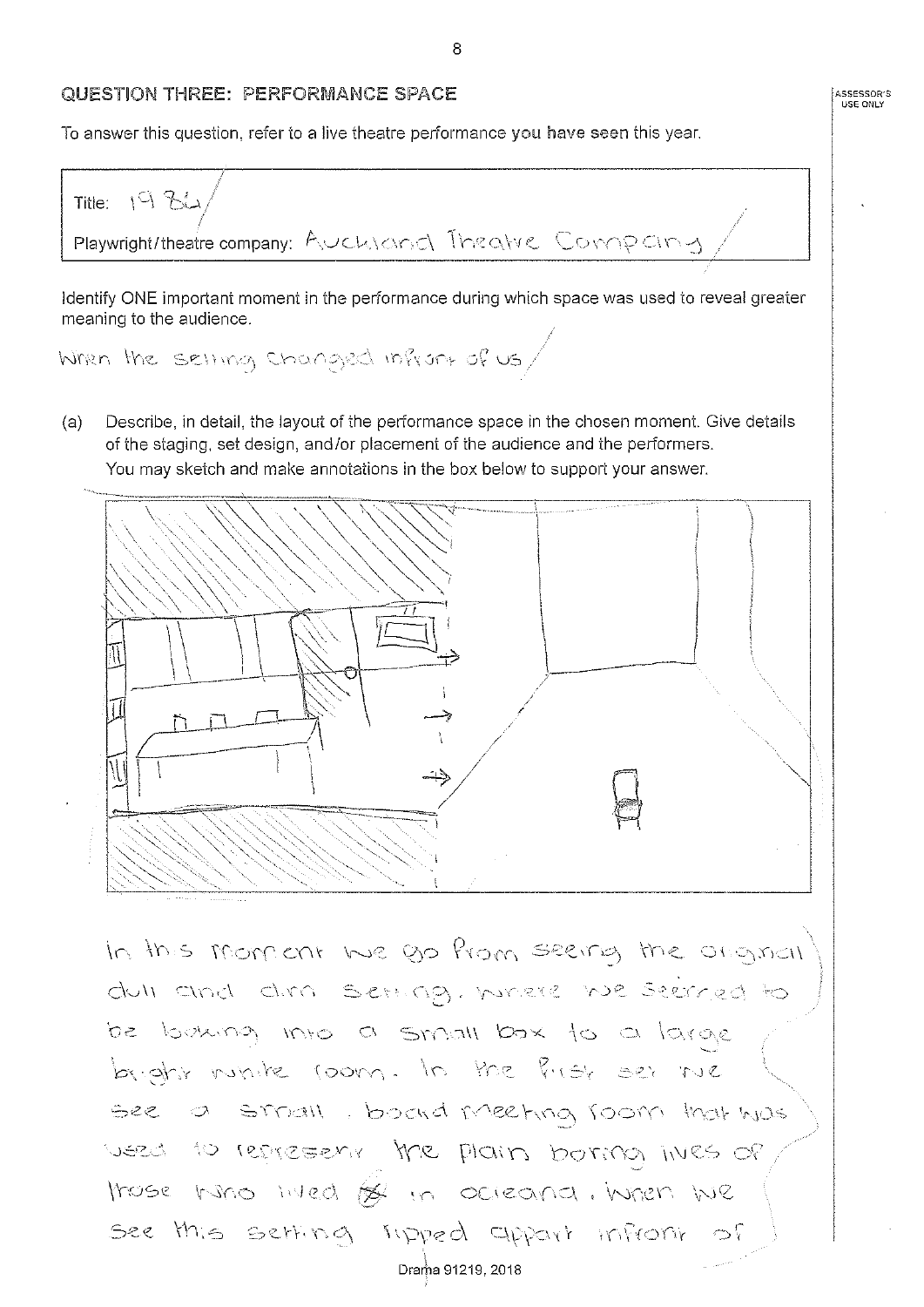OUT eyes, we see this performance Space transform into a whole new place with new  $\cup$ and emptier

- (b) How was the performance space used to communicate greater meaning? In your discussion, you could consider one or more of ihe following:
	- What the performers' use of the space in this moment revealed.
	- Messages developed throughout the performance.
	- The social and cultural rules around use of space.
	- How the use of space in the performance relates to how we use space in our lives. Give specific details from the performance to support your answer.

 $10$ Us Winstons mind Being tom appoir as he Gees (Calises everything he ever them masn't real. As we waren the performance space change this reveals the fact that their hinore lives are a lie and that they had been being  $\,$  Ine old as a small stage, like a tv screen mat the audience was warching their lives through and In the second space in this moment we are. now a part of the performance as an avaience as mey extended the performance space out. This use of performance space

More space for this answer is available on the next page.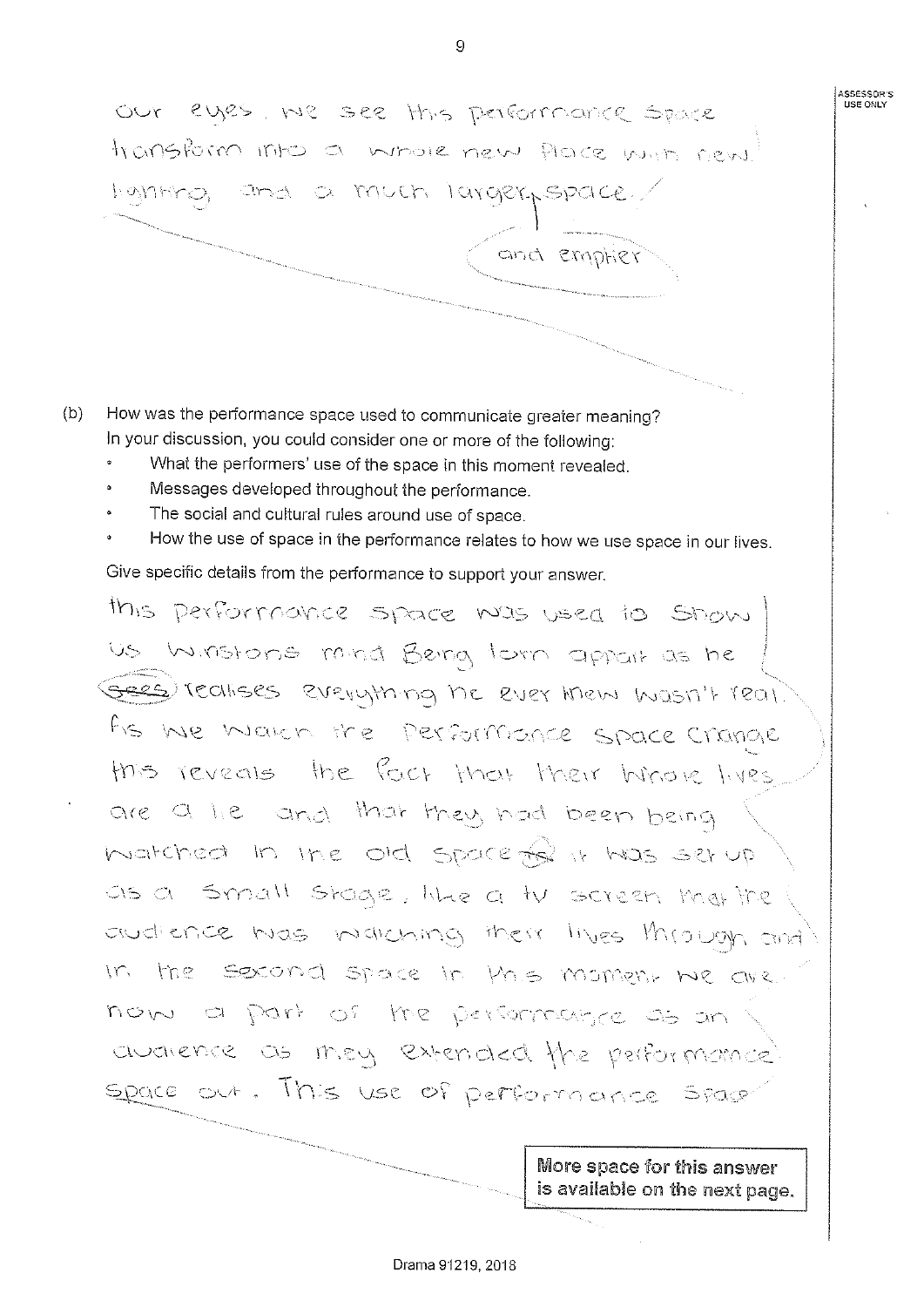developed the message that the government is. in control. It shows the power and control mey hold not only over in foron and the people of Ociana, but also us as an auchience a part of the bromerhood by watching OVEY MEM. This Use of space relates to have We use space in our lives because  $W$ live in a Small space Just like the Ry performance space. but if you were to PUI away the walls we would not know is hiaitina behinci to

 $\sim$